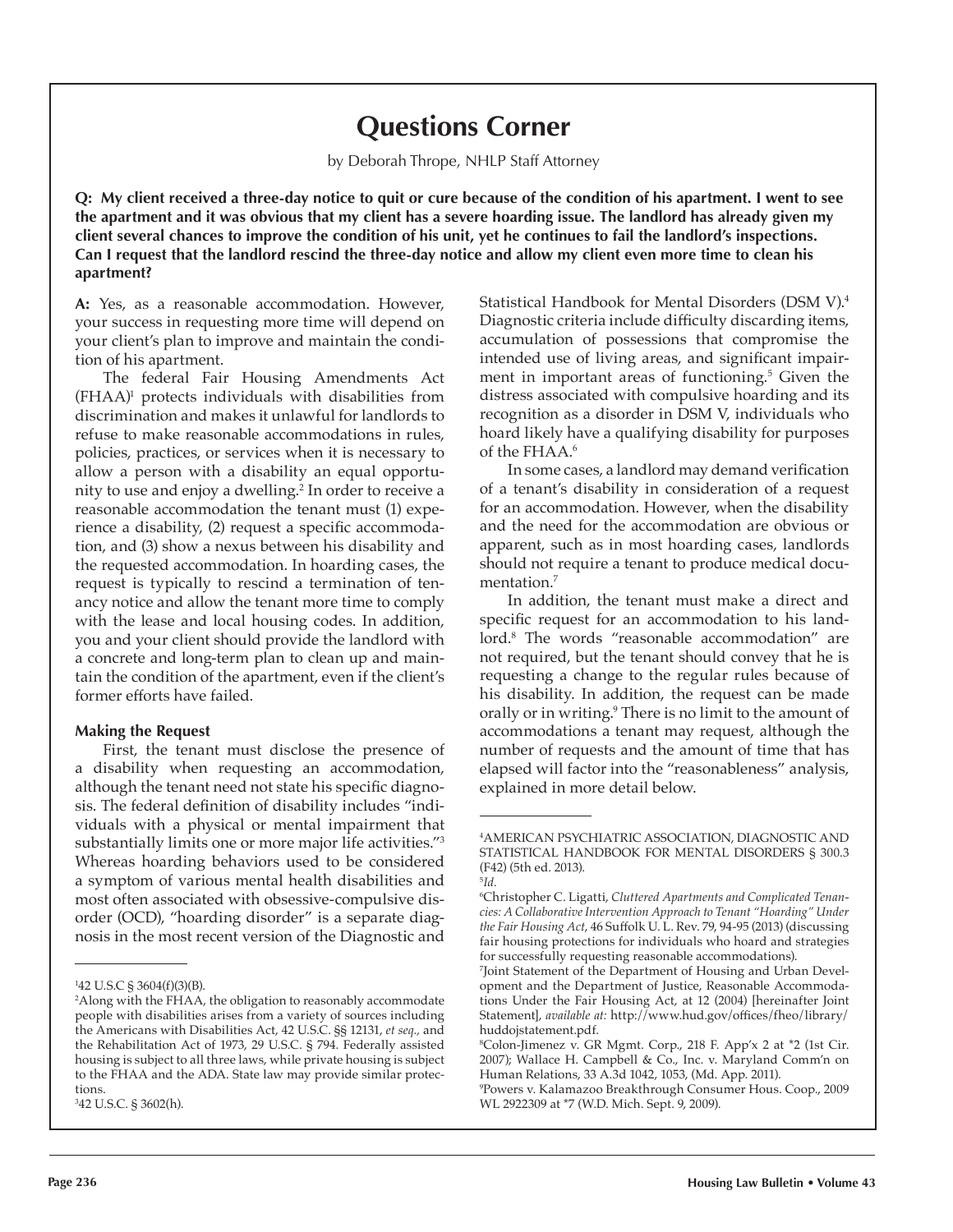#### **questions corner continued**

Lastly, the tenant must show a nexus between the disability and the requested accommodation. In hoarding cases, the nexus is clear. The hoarding behaviors (difficulty in discarding possessions resulting in clutter and emotional distress) caused the tenant to breach his lease by failing to maintain his apartment in a clean and sanitary condition, and by violating local housing codes.

#### **Reasonableness of the Accommodation Request**

Once the tenant has properly requested an accommodation, a landlord can only deny it on limited grounds. Whether or not the landlord is required to grant the accommodation depends on the reasonableness of the request and whether the tenant has provided sufficient assurances that the unit will not present a direct threat to the health and safety of other tenants. Both of these issues will turn in the tenant's favor so long as he has a concrete plan to clean the clutter from his unit and keep the apartment clean.

A request for an accommodation is unreasonable when it presents an undue financial and administrative burden or fundamentally alters a housing provider's services or policies.<sup>10</sup> In hoarding cases, it is important to specify that the tenant will be responsible for cleaning the unit, and therefore the landlord bears no financial burden. Some landlords will argue that an accommodation is a financial burden because of the risk of being cited or fined by a local code enforcement officer. Or, if the tenant has a Section 8 Housing Choice Voucher, a housing authority inspector may fail the unit for Housing Quality Standards violations and abate the rent. Neither of these scenarios presents a financial burden to the landlord, however, because both code enforcement and the housing authority, in addition to the landlord, are required to provide the tenant more time to clean his apartment as a reasonable accommodation of his disability.<sup>11</sup>

 An undue burden might arise if the tenant has already requested additional time to comply with the lease and bring his apartment up to code. Perhaps the client was already granted several accommodations and failed at each attempt before coming to your office. Although analyzed on a case-by-case basis,<sup>12</sup> at a certain point, a request for more time becomes unreasonable.13 In this case, advocates should focus on what has changed between the last request and the

present. What types of new assurances are the tenant able to provide? If the tenant has previously failed in his efforts to comply with the lease, why is he more likely to succeed now?

#### **"Direct Threat" to the Health and Safety of Other Tenants**

Landlords are also not obligated to accommodate a tenant when the hoarding is so severe that it creates a "direct threat" to other tenants' health and safety.<sup>14</sup> In *Douglas v. Kriegsfeld Corporation*, a landlord tried to evict a tenant for failure to maintain the apartment in a clean and sanitary condition.15 The tenant experienced a mental health disability that affected her ability to perform housekeeping duties. The tenant requested an accommodation for more time to comply with her landlord's demands and was referred to a government agency that would help her clean her apartment. The court overturned the lower court's ruling that the tenant's behavior created a direct threat to the health and safety of other tenants such that the landlord was not obligated to provide her a reasonable accommodation. The court decided that the tenant provided adequate assurances that the apartment would be cleaned with the help of the government agency, thereby alleviating any potential threat to other tenants' health and safety. In addition, the court ruled that the landlord did not sufficiently explore the accommodation offered and therefore the denial was premature. Other courts have agreed that evidence of a threat does not relieve the housing provider of its obligation to consider a request for an accommodation.<sup>16</sup> In fact, housing providers must consider accommodation requests that eliminate or mitigate a potential threat.<sup>17</sup>

#### **Creating a Concrete Plan to Address a Hoarding Issue**

A concrete, realistic, and long-term clean-up plan will make your client's request reasonable and will demonstrate how to alleviate a potential threat to health and safety. A concrete plan will make it more likely that the landlord will grant the accommodation request, improving the tenant's chances of remaining housed.18 This is true even if multiple accommodations

<sup>&</sup>lt;sup>10</sup>Joint Statement at 7.

<sup>11</sup>Americans with Disabilities Act, 42 U.S.C. §§ 12131, *et seq.;* Rehabilitation Act of 1973, 29 U.S.C. § 794 (2012).

<sup>12</sup>Joint Statement at 7.

<sup>13</sup>Wiesner v. 321 West 16th Street Assocs., 2000 WL 1191075 at \*6 (S.D.N.Y. Aug. 22, 2000).

<sup>14</sup>24 C.F.R. § 9.131.

<sup>15</sup>Douglas v. Kriegsfeld Corporation, 884 A.2d 1109, 1137 (D.C. 2005) (Clearinghouse No. 55,984).

 $16Roe$  v. Hous. Auth. of Boulder, 909 F. Supp. 814, 822–23 (D. Colo. 1995); Roe v. Sugar River Mills Assocs., 820 F. Supp. 636, 640 (D.N.H. 1993).

<sup>&</sup>lt;sup>17</sup>Cornwell & Taylor, LLP v. Moore, 2000 WL 1887528 (Minn. Ct. App. Dec. 22, 2000).

<sup>18</sup>Liam Garland, *A New Framework for Evaluating the Fair Housing Amendment Act's "Direct Threat" Cases*, March-April 2008 Clearing-